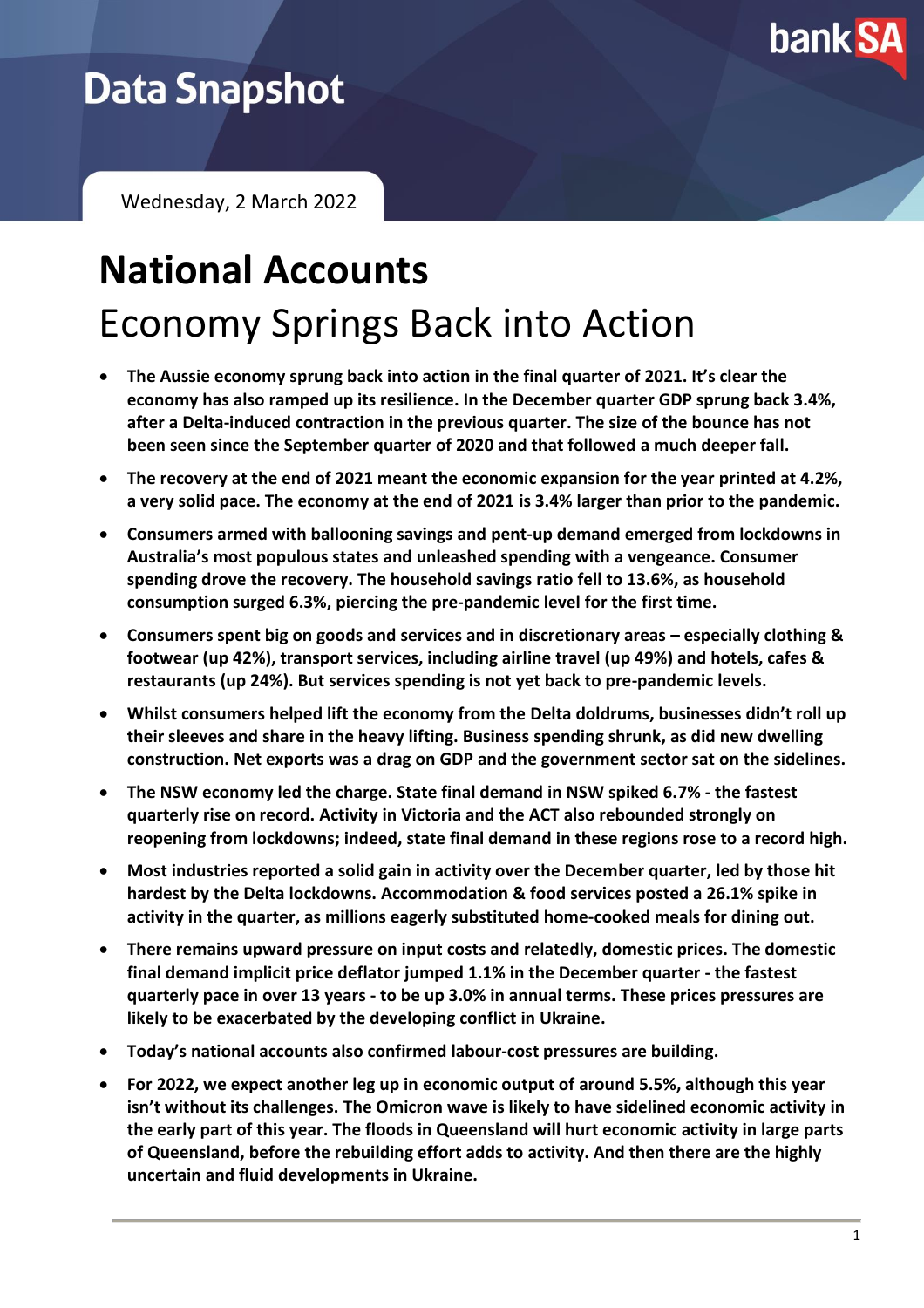#### **Key Themes and Outlook**

The Aussie economy bounced back in the final quarter of 2021, before the Omicron wave swept through the economy. What is clear is that the Australian economy is getting better at dealing with challenges. In the December quarter, GDP sprung back 3.4%, after contracting 1.9% in the September quarter due to the Delta lockdowns. The size of the bounce back in the December quarter has not been seen since the September quarter of 2020 – back then the economy was rebounding from a much deeper contraction in the previous quarter of 6.8%! Data already at hand shows the Omicron wave is likely to have had a more modest impact on economic activity than both Delta and Alpha. In the December quarter, Omicron emerged, but the economy mostly brushed it aside until early 2022.



The recovery at the end of 2021 meant the economic expansion for the year printed at 4.2%, a very solid pace, and following a 0.8% contraction for 2020. Indeed, the economy at the end of 2021 is 3.4% larger than prior to the pandemic.

The emergence from lockdown in the most populous and largest economic states of NSW and Victoria, unleashed consumer spending with a vengeance and helped the economy bounce back in the December quarter. Consumer spending surged 6.3% in the quarter – the biggest spike in 5 quarters and taking consumption above pre-pandemic levels for the first time.

Consumers ran down savings to spend up big in the quarter, especially on clothing & footwear (up ~42%), transport services, including airline travel (up ~49%) and hotels, cafes & restaurants (up  $^{\sim}$ 24%).

Whilst consumers helped lift the economy from the Delta doldrums in the September quarter, businesses did not share in the heavy lifting. Business spending shrunk, as did new dwelling construction. Net exports also dragged on growth whilst the government sector was on the sidelines (making a nil contribution to growth in the quarter).

We expect another leg up in economic output in 2022 of around 5.5%, although growing downside risks in the global economy suggest growth could be lower.

The Australian economy's resilience has a lot to do with low interest rates and strong stimulus from the central bank and governments. These settings have helped the economy navigate the pandemic-related challenges.

The recovery from the pandemic has also contributed to inflation pressures, as have supply-chain disruptions. Today's set of data revealed the domestic final demand implicit price deflator rose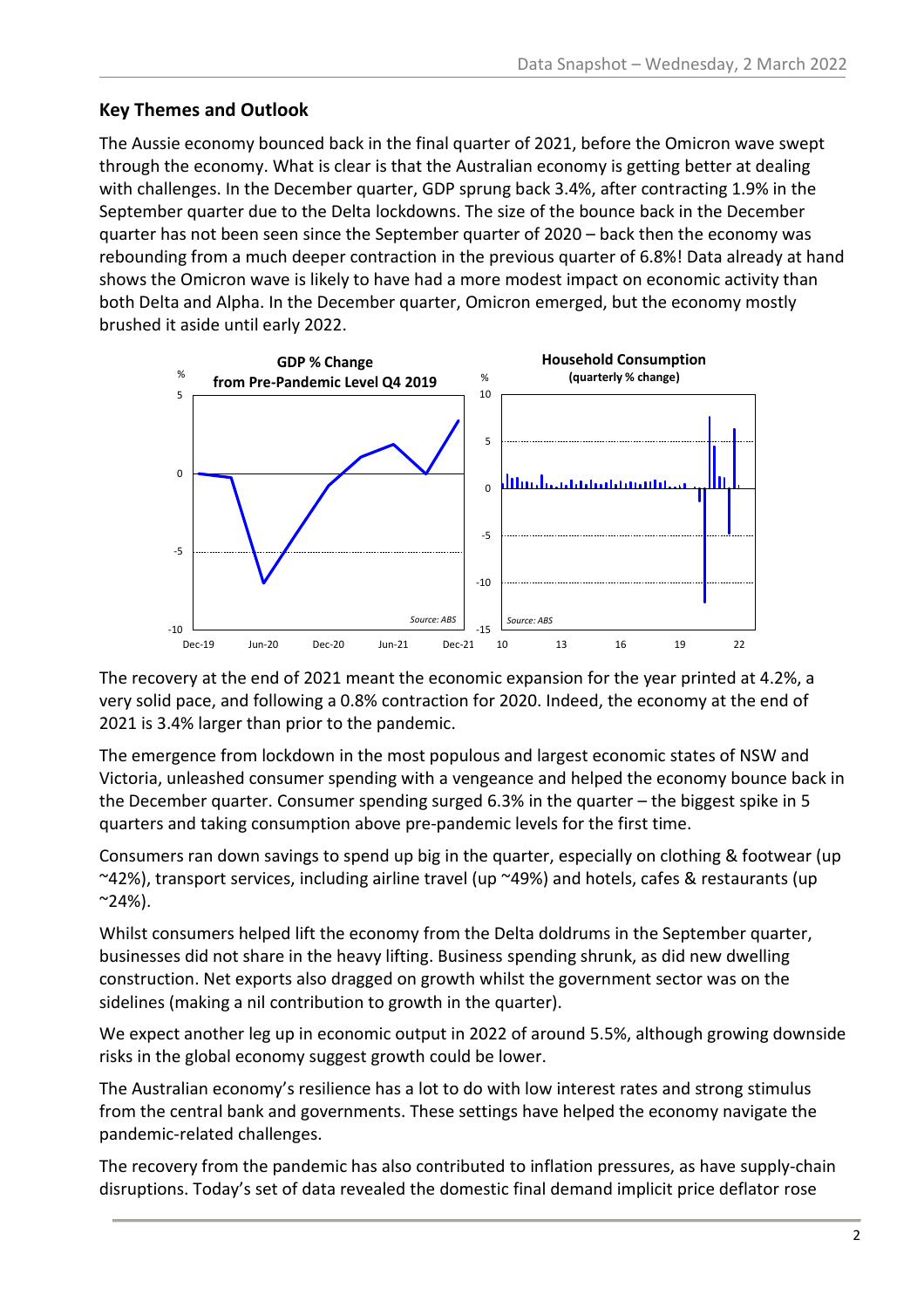1.1%, the fastest rate since the September quarter of 2008. The compensation of employees also continued to show labour cost pressures mounting.

This year the economy is not without its challenges. The Omicron wave is likely to have sidelined economic activity in the early part of this year. The floods in Queensland will hurt economic activity in large parts of Queensland, before the rebuilding effort adds to activity. And then there are the highly uncertain and fluid developments in Ukraine.

Geopolitical developments are a fresh source of uncertainty. Commodity prices, especially energy prices, are being pushed even higher, as disruptions to energy from the conflict are likely. Russia is the world's largest exporter of natural gas and the world's third largest exporter of crude oil and crude products. Inflationary pressures from the conflict are coinciding with rising inflation from global-supply chain disruptions and recovering demand from the pandemic.

However, the conflict also has the potential to hurt global growth depending on how it evolves. A combination of elevated inflationary pressures and a slower trajectory for world growth raises the risk of stagflation – a situation last experienced in the 1970s.

The Australian economy might benefit in the short-term from rising commodity prices, but it would be hurt in an environment of slower global growth.

Furthermore, the task ahead for the Reserve Bank is made more challenging – if that was even possible! Current conditions warrant the RBA raising the cash rate, but the RBA also needs to take a forward-looking approach and consider what geopolitics mean for the global and domestic economy. And how long and deep the pass-through of elevated commodity prices from the turn in geopolitical events will be.

### **GDP Expenditure Measure:**

The headline GDP measure is an average of 3 measures – expenditure, income and production.

| Selected Expenditure Items on GDP, Chain Volume Measures |              |  |
|----------------------------------------------------------|--------------|--|
|                                                          | Quarterly %  |  |
|                                                          | Change       |  |
| Household Consumption                                    | 6.3          |  |
| <b>Public Consumption</b>                                | 0.1          |  |
| Dwelling Investment                                      | $-2.2$       |  |
| <b>Business Investment</b>                               | $-0.3$       |  |
| Public Investment                                        | $-3.2$       |  |
|                                                          | Contribution |  |
|                                                          | to GDP, ppt  |  |
| Inventories                                              | 0.9          |  |
| Net Exports                                              | $-0.1$       |  |

GDP expenditure bounced back strongly in the December quarter. Driving this bounce was consumer spending. **Household consumption** jumped 6.3% in the quarter, the fastest quarterly rise since the September quarter of 2020 when Australians emerged from the national lockdown. Critically, household spending exceeded pre-pandemic levels for the first time.

Spending on both goods and services was strong, each rising 6.3%, respectively, in the quarter. However, services spending is 3.9% below pre-pandemic levels, reflecting some lingering restrictions and limitations such as around travel. Unlike services, goods consumption is 8.8% above pre-pandemic levels.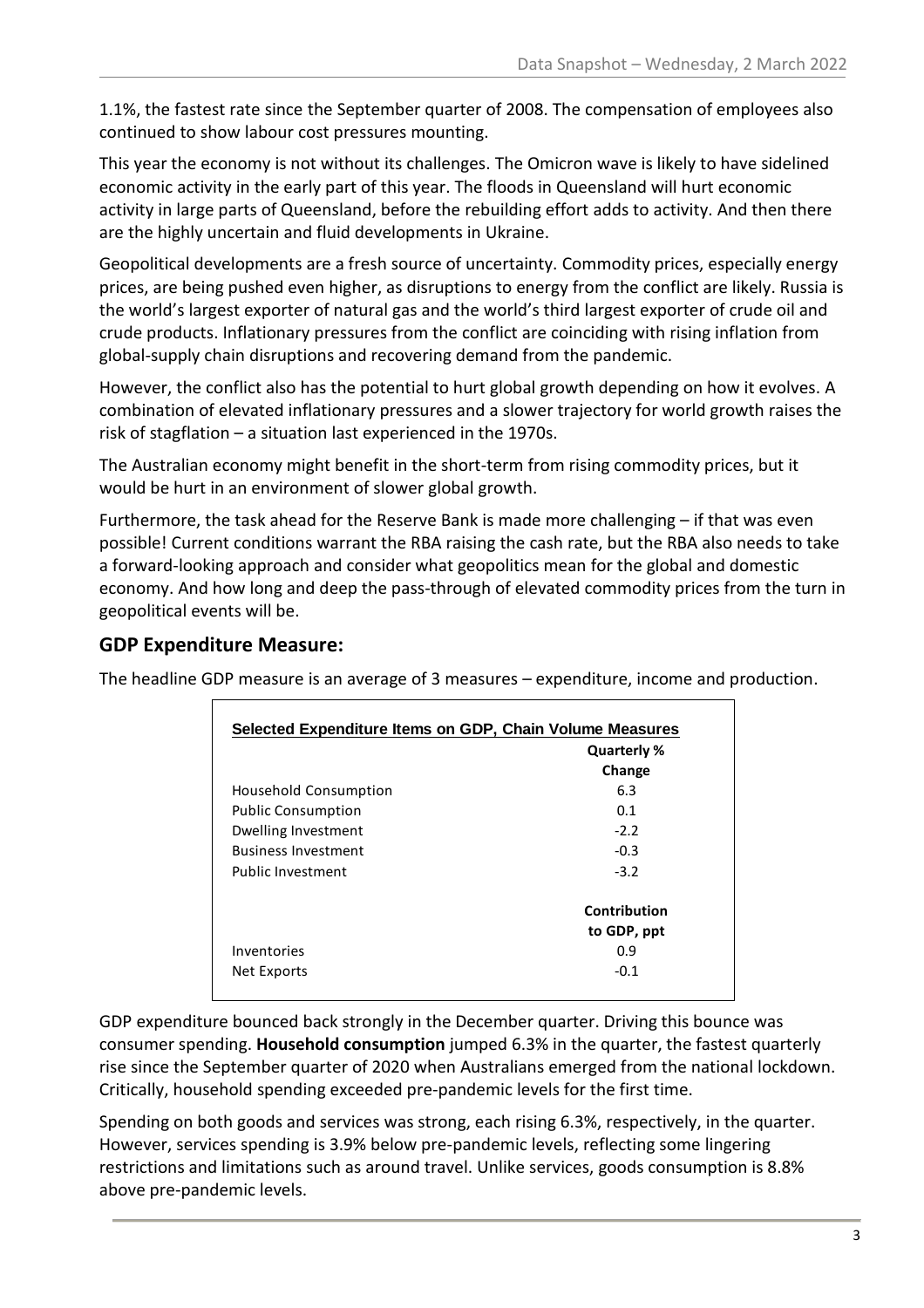Consumers spent biggest on discretionary areas – transport services including airline travel spiked 48.5%, clothing & footwear jumped 41.6% and hotels, cafes & restaurants rose 24.3%. Consumers pulled back spending the most on cigarettes & tobacco (well done Australia!) and the purchase of vehicles. These areas fell 3.0% and 2.5%, respectively, in the quarter. The purchase of vehicles has been hampered by inventory issues from global-supply-chain disruptions.

Whilst consumers helped lift the economy from the Delta doldrums in the September quarter, businesses failed to roll up their sleeves and help with the job of getting the recovery back on track. **Business spending** shrunk. Net exports also dragged on growth whilst the government sector was on the sidelines (making a nil contribution to growth in the quarter).

Business spending shrunk by 0.3% in the private sector, led by declines in engineering construction (-1.6% in the quarter) and machinery & equipment (-1.5% in the quarter). However, business surveys and business-spending plans suggest investment is set to resume its upswing this year.

**New dwelling investment** fell 2.2% in the December quarter, marking the first fall in six quarters. Both new dwelling construction and renovation activity contracted in the quarter, by 0.5% and 4.4%, respectively.

**Ownership transfer costs** fell for the first time in six quarters by 3.7%, but after very strong growth of nearly 71% over the previous 1½ years, due to rising housing turnover and dwelling price growth. This category represents the expenses associated with transactions related to new and existing properties, for example, legal fees.

The **government sector** pulled back growth in the quarter by 0.1%. It follows strong growth during the September quarter when parts of Australia were in lockdown due to the Delta outbreak. Public consumption lifted 0.1% in the December quarter after growing at the fastest quarterly rate in 26 years (of 3.8%) in the previous quarter. But public investment fell 3.2%.

**Domestic demand** roared back 2.9% in the quarter to be up 4.6% on a year ago.

**Net exports** detracted modestly (-0.1 percentage points) from growth in the quarter, as exports fell 1.5% in the quarter – a bigger fall than the 0.9% decline recorded for imports.

Finally, **inventories** added to growth by 0.9 percentage points in the quarter. This was focussed on an inventory rebuild in the non-farm economy of the private sector (+1.0 percentage points).

#### **GDP Income Measure:**

The income measure of GDP rose by 3.4% in the December quarter, when excluding the impact of prices. In nominal terms, GDP rose 3.4% over the quarter to be 10.2% higher over the year.

The rise in the quarter was driven by a large increase in **taxes less subsidies** of 29.2%. This reflected a decline in subsidies, as various COVID-19 support payments were unwound, as well as an increase in taxes alongside a post-lock down rebound in activity.

The **gross operating surplus** (i.e. profits) of private non-financial companies rose by 0.4% over the quarter. The increase was led by rises across manufacturing and professional, scientific & technical services. These increases were partly offset by a fall in mining profits, alongside the significant decline in the iron ore price. There was also a fall in profits in retail and wholesale trade, as well as accommodation and food services, underpinned by higher input costs, perhaps partly related to supply disruptions.

**Compensation of employees** (i.e. wages, salaries and other benefits) rose by 2.0% over the quarter, up from 0.5% in the September quarter. **Wages and salaries** were 0.3% higher. The increase was led by the private sector (2.2%), while there was also an increase in compensation in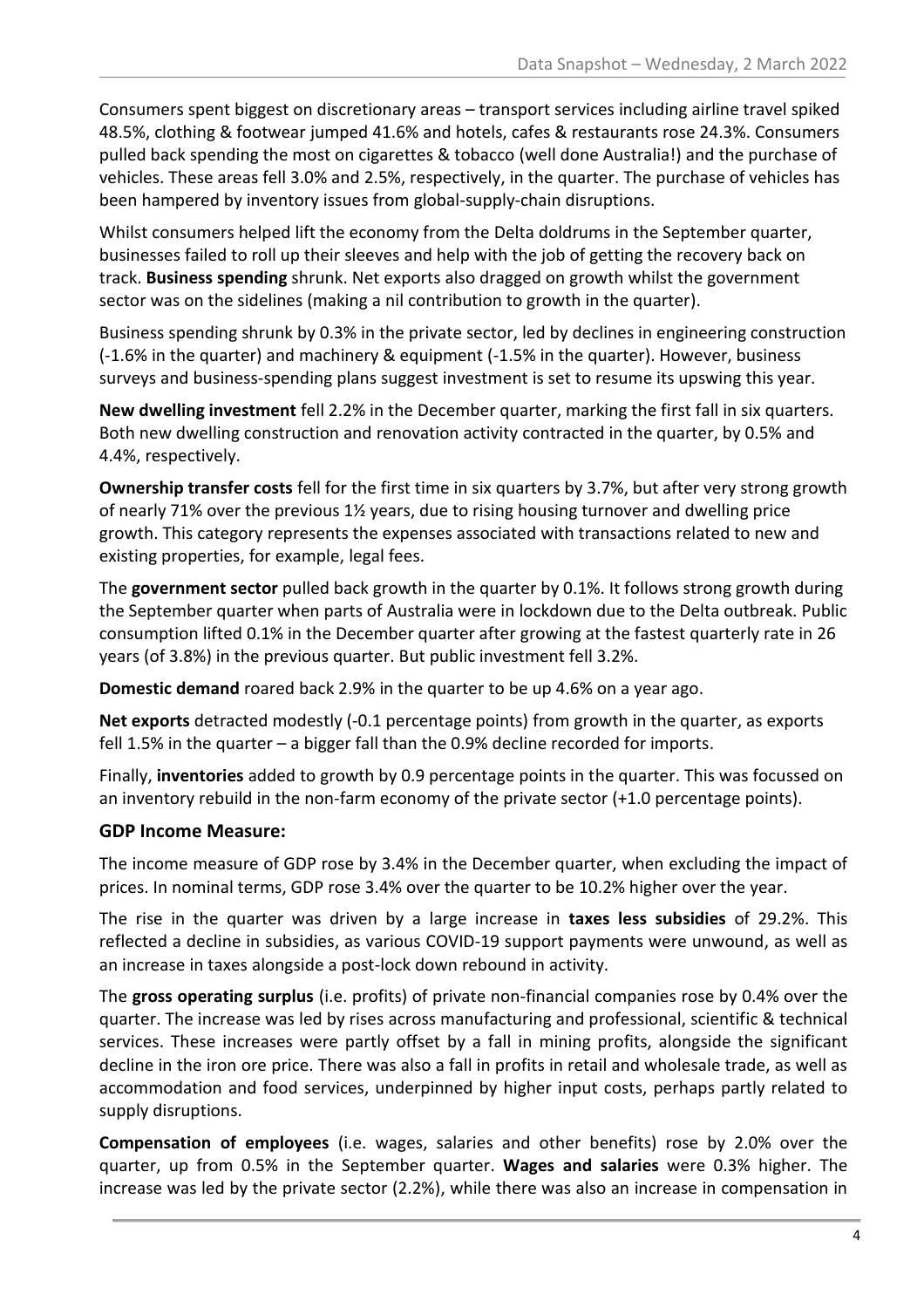the public sector (1.5%). Over the year, compensation of employees rose by 5.3%, up from 4.6% in the September quarter. Labour costs are continuing to build.

Gross **household disposable income** declined by 0.5% in the quarter, reflecting the pullback in government support payments to households and businesses impacted by COVID-19.

The **household saving ratio** fell to 13.6% in the December quarter, as consumers ran down savings and shopped, underpinning consumer spending in the quarter. The fall was from 19.8% in the previous quarter. However, the saving ratio remains well above its pre-COVID average (around 5%). As we learn to live with COVID-19, and assuming there are no further lengthy lockdowns, we expect the saving ratio will continue to normalise over the coming quarters.

Huge amounts of household savings have been accumulated during the pandemic, largely because consumers have been unable to spend money on services (like travel and events) during lockdowns. These savings will support consumer spending over the period ahead, which we expect will be a key driver of economic growth this year. The extent to which households draw down on these savings is a key uncertainty for the outlook, which has been pointed out by the RBA. The more households draw down on these savings to spend, the faster growth will be in the near term. However, some households may opt to hold onto these savings to strengthen their balance sheet, including by paying down debt, which would provide less support to GDP growth in the short term.



The **terms of trade** (the ratio of export prices to import prices) fell 5.1% from a record high over quarter. The decline reflects a fall in the price of Australia's commodity exports. Notably, the price of iron ore futures fell from an average around US\$137 a tonne over the September quarter, to around US\$106 a tonne over the December quarter. Chinese curbs on steel production to cut carbon emissions ahead of the Winter Olympics reduced iron ore demand and prices over the quarter. Blackouts in China also impacted production. However, over the year the terms of trade were still 10.3% higher. A higher terms of trade supports national income through higher profits for mining companies, increased dividends for investors, and greater tax receipts for the Federal and state governments.

There remains considerable upward pressure on input costs and relatedly, **domestic prices**. This is highlighted by the domestic final demand implicit price deflator, which jumped by 1.1% over the December quarter - the fastest quarterly pace in over 13 years - to be up 3.0% in annual terms. Global supply-chain disruptions and materials shortages have underpinned growing price pressures, which are likely to be exacerbated by the developing conflict in Ukraine.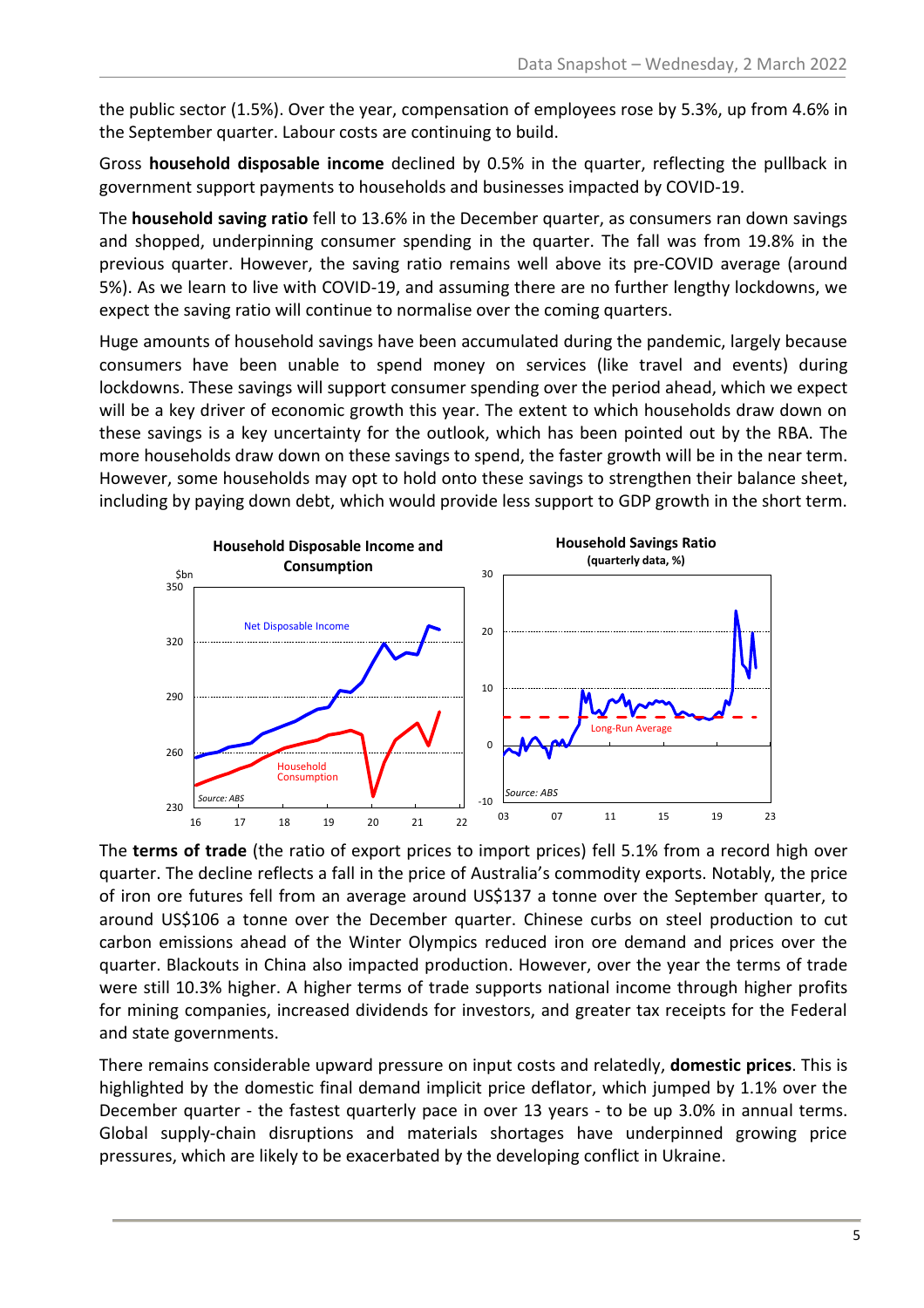#### **State Final Demand:**

The easing of lockdown restrictions in NSW, Victoria and the ACT over the December quarter underpinned a strong rebound in demand. The recovery was strongest in the states most heavily impacted by the Delta lockdowns.

NSW reported a 6.7% surge in activity – the strongest quarterly rise in state final demand on record, going back to 1985. Consumers armed with ballooning savings and considerable pent-up demand emerged from lockdown midway through October - after strict restrictions were imposed for much of the September quarter – driving a sharp rise in activity. The post-lockdown boost was enough to elevate activity 3.1% beyond its pre-pandemic level, as of December 2019. However, the record quarterly jump fell just shy of offsetting the 6.5% decline in activity over the September quarter; leaving state final demand 0.2% below its pre-Delta (as of June 2021) and record high level.

Activity in Victoria and the ACT also rebounded strongly on reopening from lockdowns. Although the surge was softer than in NSW, reflecting a bounce-back from a relatively milder slowdown in the September quarter. State final demand jumped to fresh record highs in both Victoria and the ACT, rising 3.7% and 1.9%, respectively over the quarter. The result takes annual growth to 6.1% in Victoria and 2.3% in the ACT, well above their respective long-run averages of 2.5% and 2.2%. Both regions are now back on their pre-delta trajectories.

Results were considerably softer in other parts of the country where COVID-19 disruption over the second half of 2021 was more muted. Demand in Queensland (-0.0), SA (0.3%) and WA (0.1%) was broadly flat in the December quarter. Although, the mild rise in SA pushed activity to a record high level. Activity in all three states is comfortably above both pre-pandemic and pre-Delta levels.

Tasmania and the NT posted sizeable falls in activity over the final quarter of 2021, shedding 1.5% and 1.7%, respectively. These regions were largely insulated from COVID-19 disruption over 2021. However, this unwound over the December quarter, as case numbers jumped and restrictions were imposed. Encouragingly, economic activity is still running at a brisk pace in annual terms in Tasmania and Victoria at 5.8% and 4.7%, respectively, and is solidly above pre-pandemic levels.



#### **Industry Breakdown:**

Most industries reported a solid gain in activity over the December quarter, led by those hit hardest by the Delta lockdowns.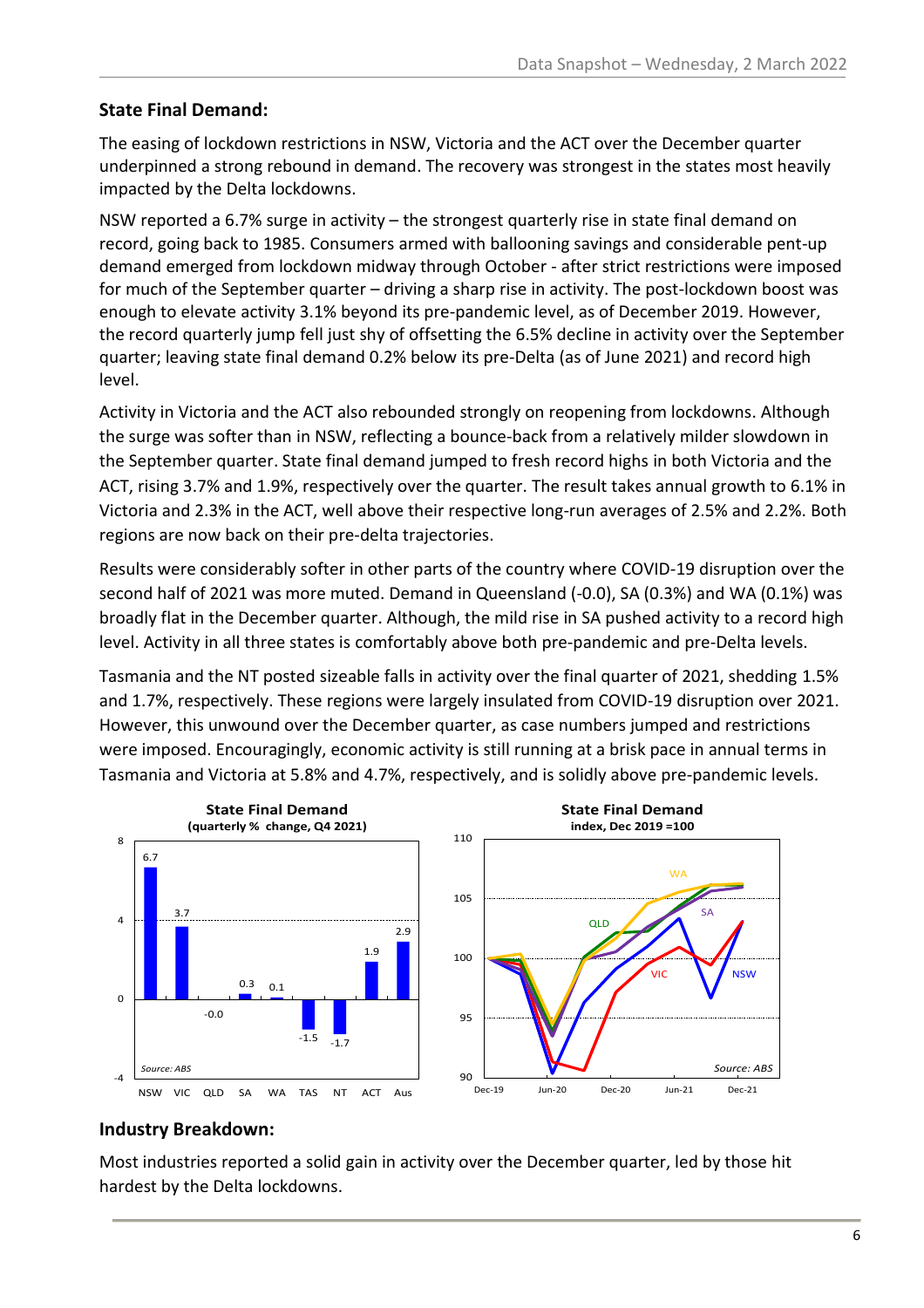Accommodation & food services posted a 26.1% spike in activity in the quarter, as millions eagerly substituted home-cooked meals for dining out. Spending on retail and other services jumped at a record quarterly pace, surging 7.4% and 15.4%, respectively. The sharp rise helped take retail activity to a record high level.

Activity in the arts (8.2%) and healthcare (5.8%) sectors also accelerated at a strong pace over the December quarter, benefitting from strong demand alongside the end of lockdowns. Meanwhile, agricultural production jumped 9.0% on the back of a bumper grain harvest, which also boosted wholesale trade (3.5%) and transport, postal & warehousing (3.0%). Activity launched to a record high level across nine of the nineteen industry groups, while only two industries pulled-back over the quarter.

Mining and electricity, gas, water & waste services bucked the trend, each shedding 1.0% from output over the December quarter. Adverse whether events drove the pull-back in mining production. Softer demand for utilities explained the fall in electricity, gas, water & waste services.

In annual terms, the mining and electricity, gas, water & waste services sectors were 0.1% lower, while all other sectors recorded solid growth over the year to the December quarter.

| <b>Industry Gross Value Added, Chain Volume Measures</b> |                      |        |
|----------------------------------------------------------|----------------------|--------|
| Ranked by Quarterly % Change, December Quarter 2021      |                      |        |
|                                                          |                      |        |
|                                                          | Quarterly % Annual % |        |
| <b>By Industry</b>                                       | Change               | Change |
| <b>Accommodation &amp; Food Services</b>                 | 26.1                 | 1.8    |
| Other Services                                           | 15.4                 | 7.4    |
| Agriculture, Forestry & Fishing                          | 9.0                  | 19.4   |
| Arts & Recreation services                               | 8.2                  | 6.7    |
| <b>Retail Trade</b>                                      | 7.4                  | 3.5    |
| Healthcare                                               | 5.8                  | 7.1    |
| Professional, Scientific & Technical Services            | 5.3                  | 5.5    |
| Administrative & Supportive Services                     | 5.1                  | 11.6   |
| <b>Wholesale Trade</b>                                   | 3.5                  | 1.8    |
| Information, Media & Telecommunications                  | 3.4                  | 4.8    |
| Transport, Postal & Warehousing                          | 3.0                  | 7.4    |
| Rental, Hiring & Real Estate Services                    | 2.9                  | 9.8    |
| Construction                                             | 1.9                  | 7.4    |
| Manufacturing                                            | 1.8                  | 4.5    |
| Public Administration & Safety                           | 1.6                  | 2.0    |
| Financial & Insurance services                           | 1.1                  | 3.6    |
| <b>Education &amp; Training</b>                          | 0.4                  | 1.4    |
| Electricity, Gas, Water & Waste Services                 | $-1.0$               | $-0.1$ |
| Mining                                                   | $-1.0$               | $-0.1$ |

*Source: ABS*

Encouragingly, twelve of nineteen industry groups are running above pre-pandemic levels, while output in sixteen industries are above the levels prevailing before the Delta outbreak.

An Omicron induced softening in demand over January may weigh on several industries in the March quarter. However, we expect most industries will see growth over the start of 2022.